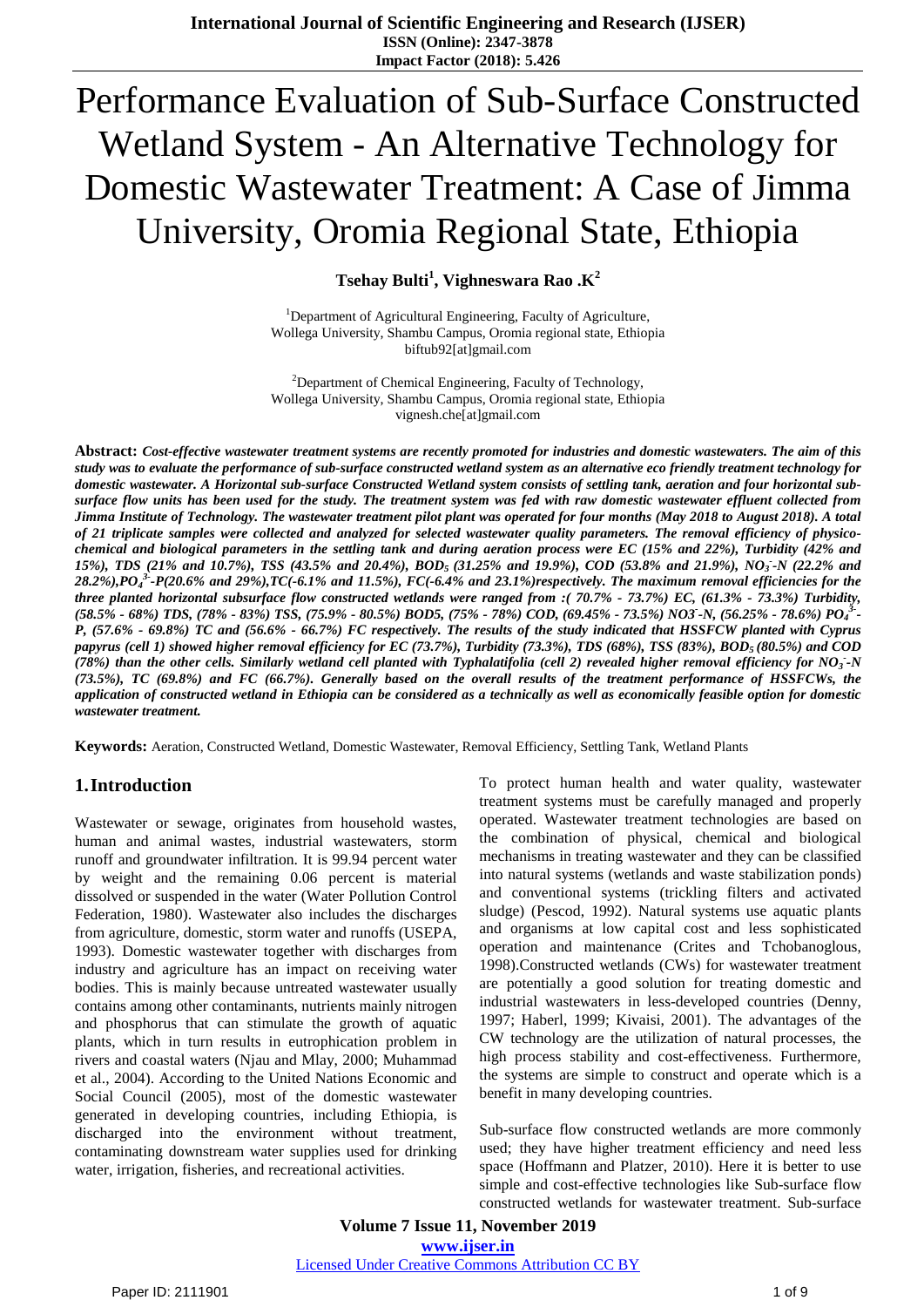#### **International Journal of Scientific Engineering and Research (IJSER) ISSN (Online): 2347-3878 Impact Factor (2018): 5.426**

flow constructed wetlands are divided into two vertical and horizontal subsurface flow constructed wetlands (Kassa, 2013). The most common configuration to date has been a vertical flow stage followed by horizontal subsurface flow wetland cells, the vertical systems remove organics and TSS and provide nitrifying conditions while horizontal systems denitrify and further remove organics and TSS (Kadlec and Wallace, 2009). Some research studies pointed out that the performance of VSSFCWs (Vertical Sub Surface Flow Constructed Wetlands) was poor regarding denitrification (Vymazal and Kröpfelová, 2011) and clogging could be an operational issue (Du et al., 2016). In horizontal flow constructed wetlands, water flows slowly through a porous medium under the surface of the cell in a more or less horizontal path and reaches the outlet zone and is collected by an outlet device. The main significant advantages of the HSSFCWs (Horizontal Sub Surface Flow Constructed Wetlands) include the lack of odor, mosquitoes and other insect vectors and minimal risk of public exposure and contact with the water in the system (USEPA, 1993). Therefore, the study was planned to evaluate the treatment performance of Horizontal subsurface flow constructed wetlands as an alternative ecofriendly domestic wastewater treatment system.

# **2.Materials and Methods**

## **2.1 Description of study area**

The study was conducted at Jimma Institute of Technology, Jimma university, which is found in Oromia regional state, located 352 km southwest of Addis Ababa, the capital city of Ethiopia. The town lies between Latitude 7°39' - 7°83' North and Longitude of 36°49' - 36°61' East and with an elevation of 1700 m -1850 m above sea level. The study was carried out from May 2018 to October 2018. The study area in the form of Map shown in figure 2.1 using soft ware. .



**Figure 2.1:** Area Map use Arc GIS version 10.1 software

## **2.2 Study variables and Materials**

Temperature, conductivity, pH, Dissolved Oxygen, Turbidity,  $BOD_5$ ,  $COD$ ,  $NO_3$ -N,  $PO_4$ <sup>3</sup>-P, TDS, TSS, Total and Fecal Coliforms.

The materials used for the work of study and to analyze the parameters were emergent wetlands plants are Papyrus (Cyprus papyrus), Common cattail (Typhalatifolia) and Bulrush (Scirpuslacustris).

## **2.3 Experimental Setup**

The HSSFCW system was built in Jimma Institute of Technology campus for investigation. The system consists of settling tank, aeration process, equalization tank and four analogous aligned in parallel cells of HSSFCWs, each cell was 2 m long, 0.65 m wide and 0.60 m deep with surface area of 1.3 m<sup>2</sup>. Total area of the constructed wetland is 5.2 m<sup>2</sup> (length 2 m and width 2.6 m). The floor of the system has 1% slope from inlet to outlet to achieve a hydraulic head-loss.

The empty-bed volume of each HSSFCW up to the top mark of 0.5 m was filled by water approximately 0.65  $m^3$  (650 L), then the water filled was emptied. After that, the container was again filled with gravel size (20-30 mm at treatment zone and  $40 - 60$  mm at inlet and outlet zone) up to the mark of 0.5 m, approximately gives  $0.423 \text{ m}^3$  (423 L) and finally the measured volume of water was added in the container with the gravel leveled on the top mark gives  $0.227 \text{ m}^3$  (227 L). The percentage of the volume of water added in the container with the gravel to the water added without gravel was calculated as percentage porosity of the gravel. The porosity of the media was calculated by dividing void volume to total volume, which would give 0.35 or 35%. The void fraction, also termed media, porosity, ranges usually from 0.3 - 0.45 depending on the media material chosen (Vymazal, 1998).

Plastic membrane liner was used to prevent percolation and infiltration of some pollutants in to the groundwater. After lined plastic membrane the wetland basins were filled by gravel size of 40 mm-60 mm diameter size gravel around inlet and outlet and 20 mm-30 mm diameter size gravel around treatment zone.

The three plant species selected for this study purpose were Papyrus (Cyprus papyrus), Common cattail (Typhalatifolia) and Bulrush (Scirpuslacustris). The selection criteria for these plants were based on prior information on their use in CW, local availability, higher biomass yields, aesthetic, landscape beautification, ease of accessibility and their potential treating wastewater. The plants were picked up from Boye natural wetland and was transplant into their respective HSSFCW.

After the gravel was filled into the wetland cells, eight rhizomes of plants per square meter was planted at an interval of 25 cm between the plant and 25 cm between the rows of each plant and planted manually on April 01, 2018. The first HSSFCW cell was planted with Cyprus papyrus, second HSSFCW cell was planted with Typhalatifolia, third HSSFCW cell was planted with Scirpuslacustris and fourth HSSFCW cell was only gravel. The HSSFCW before and after plantation shown in Figure 2.3 (a) and (b).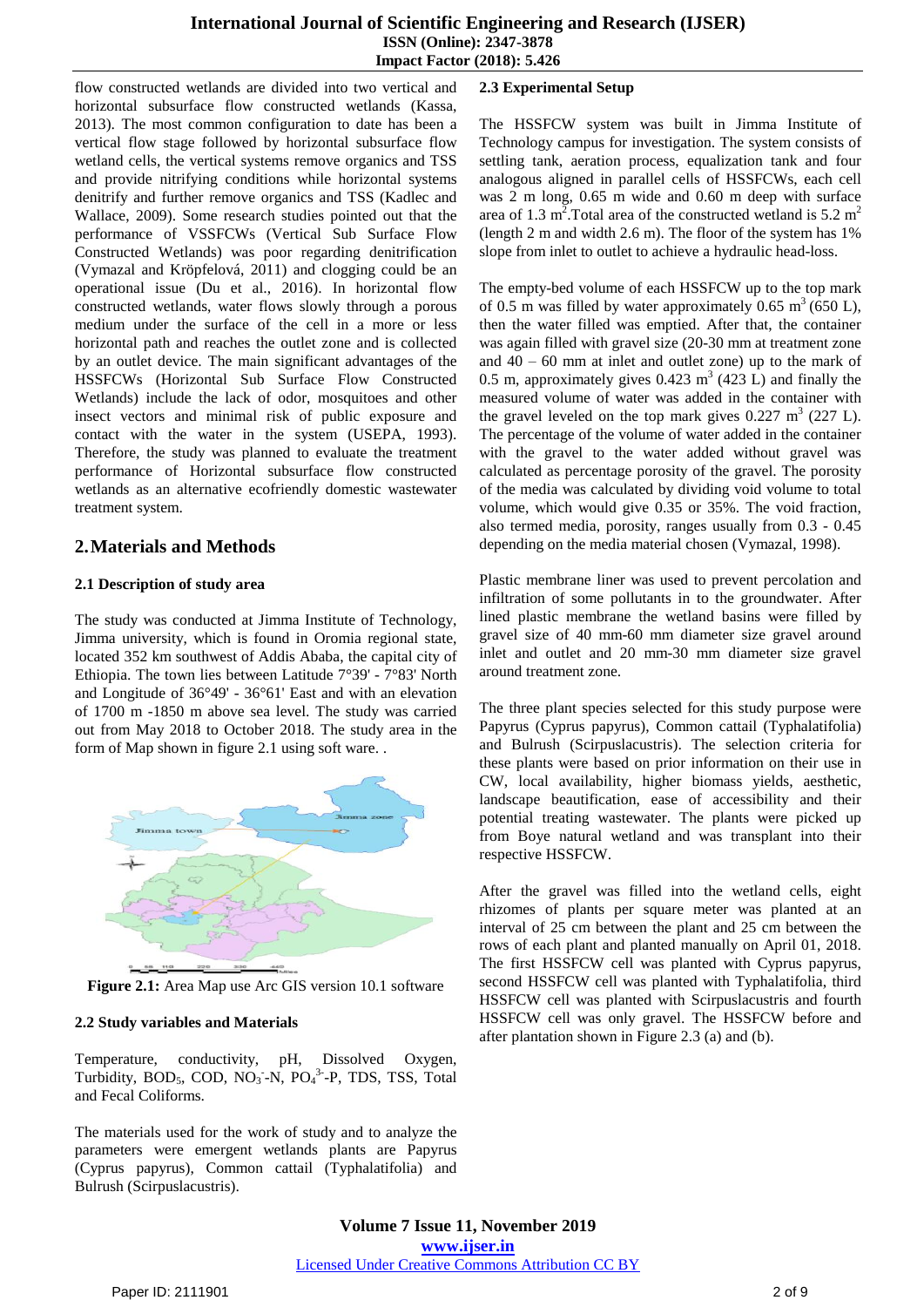

**Figure 2.3 (a):** HSSFCW Pre-plantation



**Figure 2.3 (b):** HSSFCW After plantation

The four HSSFCW cells, settling tank and equalization tank were connected through a single pipe using control valve. The polyvinyl chloride (PVC) pipes with 0.5inch (1.27cm) diameter were used for the supply, distribution and collection of wastewater. After the establishmentof plants HSSFCWs cells were fed only with tap water for the first two months according to Basker et al., (2009). Then after the plants reached acclimatization stage or fully grown the domestic wastewater was diluted with tap water for different percentages for one month shown in table 2.3 (a)

**Table 2.3(a):** Ratio of dilution of waste water with tap water

| Date          | Wastewater (%) | Tap water $(\%)$ |
|---------------|----------------|------------------|
| 1-7/06/2018   | 25             | 75               |
| 8-14/06/2018  | 50             | 50               |
| 15-21/06/2018 |                | 25               |
| 21-30/06/2018 | 100            |                  |

The system was designed with an average raw wastewater flow-rate of 25 L/d  $(0.025 \text{m}^3/\text{d})$  into each HSSFCW. The total average daily flow of raw wastewater into system cell was 100 L/d  $(0.1 \text{ m}^3/d)$ . The inflow and outflow rate was 18.1 ml/min and 15.4 ml/min. The average inflow to each cell was 25 L/d and outflow was 20 L/day. Based on the literatures hydraulic retention time of at least 6 to 8 days recommended for an adequate nitrification rate, 7 days taken as retention time and theoretical flow rate calculated by Darcy's formula (USEPA, 1993). The wastewater first settled in a settling tank and served as a primary treatment to stay 12 hours and passes on corrugated plastic sheet for aeration process and into flow equalization tank, which was used to regulate the flow rate of wastewater into the four HSSFCWs cells as shown in Figure 2.3(c).



**Figure 2.3(c):** Schematic diagram of experimental setup

#### **2.4 Sample Collection and Handling**

Wastewater samples were collected from seven different points (raw wastewater, settling tank, aeration and four cells) in the interval of 7 days hydraulic retention time. Totally 21 samples were taken during the study period. Triplicate samples were taken for the analysis of each parameter. This sampling point as shown in table 2.4. Samples were taken over the period of one month after establish plants grown fully and extend from July 01, 2018 to August 01, 2018. The grab samples were taken for wastewater quality analysis every seven days (HRT=7days). The analysis was carried out within 24 hours after collection.

|  | Table 2.4: Sampling points at study area |  |  |
|--|------------------------------------------|--|--|
|  |                                          |  |  |

| Sampling<br>point | Description of sampling point                                         |  |  |
|-------------------|-----------------------------------------------------------------------|--|--|
| S1                | The raw wastewater after fine screening                               |  |  |
| S <sub>2</sub>    | The influent wastewater after settled in to<br>settling tank          |  |  |
| S3                | The influent wastewater after aeration into<br>flow equalization tank |  |  |
| S <sub>4</sub>    | The effluent of HSSFCWs cell 1                                        |  |  |
| S5                | The effluent of HSSFCWs cell 2                                        |  |  |
| S6                | The effluent of HSSFCWs cell 3                                        |  |  |
| S7                | The effluent of HSSFCWs cell 4                                        |  |  |

#### **2.5 Experimental Analysis and testing methods**

All the parameters such as BOD<sub>5</sub>, COD, NO<sub>3</sub><sup>-</sup>-N, PO<sub>4</sub><sup>3</sup>-P, TDS, TSS, DO, EC, pH, temperature, turbidity, Total and Fecal Coliforms were analyzed in Jimma University main campus, Environmental graduate and staff research Laboratory following according to standard methods water and wastewater (APHA, 2012).

The parameters tested and measuring methods are as follows BOD<sup>5</sup> - 5 day BOD test, COD - LCK114 kit method, Total dissolved and suspended solids - Gravimotric method, Ortho phosporous - LCK350 kit method, Nitrate nitrogen - LCK339 kit method, Total and Fecal coliforms - membrane filtration techniques. The standard instruments are used for measuring all the parameters.

## **3.Results and Discussions**

The characteristics of raw domestic wastewater and the treatment efficiency of Pretreatment units (settling tank and aeration process) and the four different HSSFCWs cells with emergent plants were examined.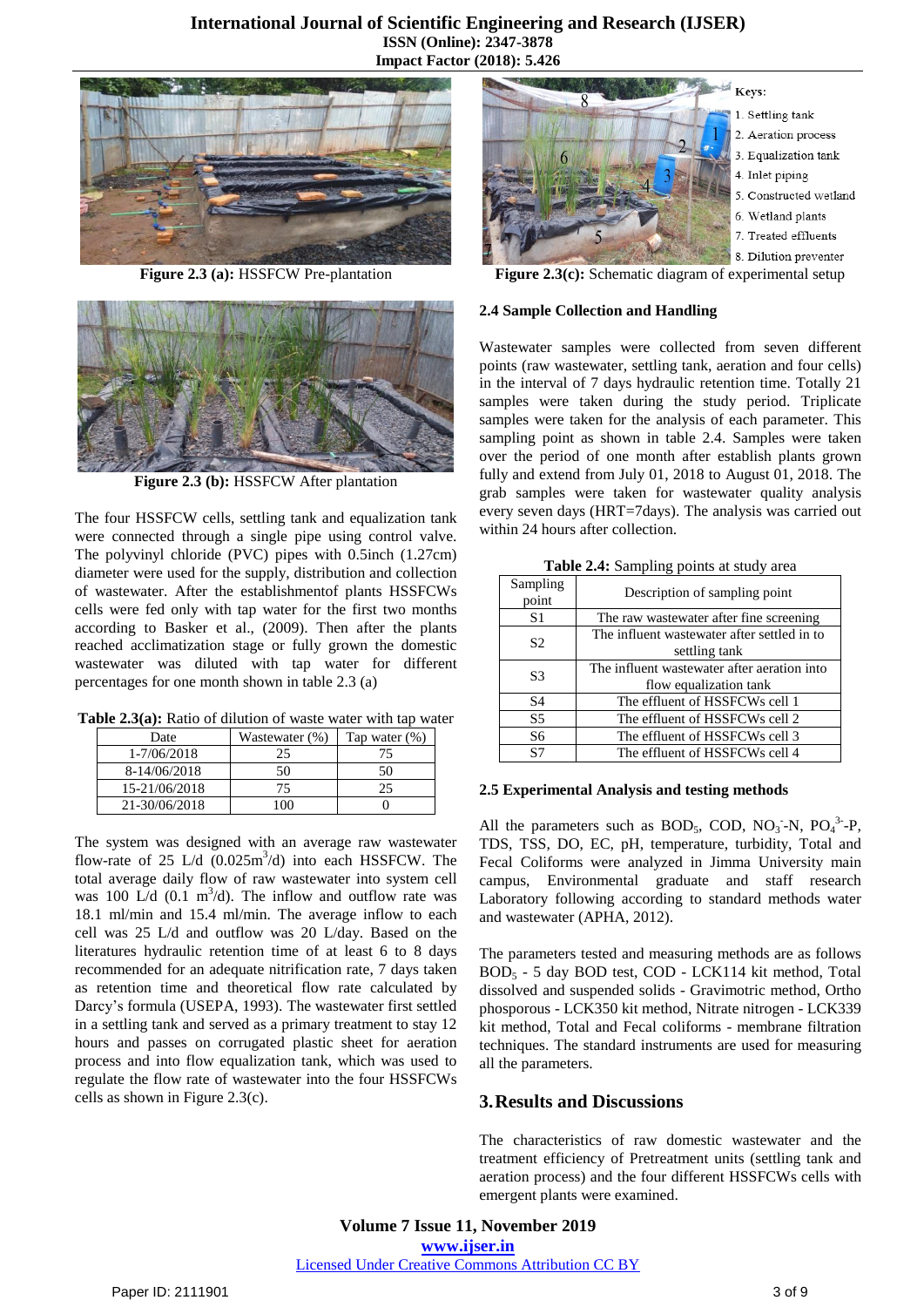#### **3.1 Characterization of raw domestic wastewater**

The characteristics of raw domestic wastewater effluent from Jimma Institute of Technology and pretreated wastewater (12 hours settled effluent before applied in the HSSFCWs).

As shown by results the pH of raw domestic wastewater sample was  $6.03\pm0.5$ . This result clearly shows that the domestic wastewater in the study area is slightly acidic. The pH value for raw domestic wastewater effluent was within specified limit set by EEPA (2003) standards.

The Electrical conductivity (EC) of raw waste water was observed to be  $3980 \pm 526 \mu$ S/cm. The result obtained for EC before application of the treatment exceeded EEPA (2003) maximum discharge limit due to the use of detergents and washing materials.

As it can be seen from the mean value of turbidity and DO of the raw wastewater152  $\pm$ 15NTU and 0.37 $\pm$ 0.06 mg/L respectively. The high turbidity is due to the presence of decaying organic matter in wastewater because of this DO become low.

In the current study, the TDS and TSS of raw domestic wastewater was indicated to be  $1245 \pm 227$  mg/L and 1633±414mg/L respectively. The result obtained for TDS (1245 mg/L) was below the range of EEPA (2003) standard discharge limits to surface water and the value of TSS (1633 mg/L) of raw domestic wastewater was above the range of EEPA (2003) standard discharge limits to surface water.

The average concentration levels of  $BOD<sub>5</sub>$  and COD of raw domestic wastewater were indicated to be 2288±348 mg/L and 4039±653.6mg/L respectively. The result showed that both  $BOD<sub>5</sub>$  and COD of raw domestic wastewater exceeded EEPA (2003) maximum discharge standard limit.

From the results, it can be explained that the average concentration level of  $NO_3^-$ -N and  $PO_4^3$ -P of raw domestic wastewater were observed to be 8.79±7.62mg/L and 19.9  $\pm$ 3.4 mg/L respectively. The values of NO<sub>3</sub> -Nwas above the EEPA (2003) maximum permissible limits and the value of  $PO<sub>4</sub><sup>3</sup> - P$  was below the EEPA (2003) discharge limits to surface water (Table 4.1). The main sources of  $NO<sub>3</sub>$ -N and  $PO<sub>4</sub><sup>3</sup> - P$  were due to anthropogenic activities like human waste, domestic wastewater, automobile emissions and decomposition of food waste.

Table 4.1 shows that the average concentrations of TC and FC from raw wastewater were  $4.9 \times 10^4 \pm 0.5 \times 10^4$ cfu/100mL and 3.7 x  $10^4 \pm 0.4$  x  $10^4$ cfu/100mL respectively. The values of TC and FC were above the EEPA (2003) maximum permissible limits to surface water. Fecal coliform showed a positive relationship with BOD and negative correlation with DO. When bacterial count is high, the greater will be the BOD and the lesser they DO (MDNR, 2011). Coliforms also had a positive relationship with conductivity and salinity mainly because inorganic dissolved solids are essential ingredients for aquatic life. A negative relationship existed between nitrate concentration and coliform levels. As coliform levels become high, nitrate concentration tends to decrease due to uptake (Eukeneet al., 2016).

## **3.2 Performance of pretreatment units**

It is not recommendable that the direct discharge of raw domestic wastewater into the Constructed wetland system, it needs some stages of pretreatment units to reduce the level of pollutant concentration, protect treatment units from damage and to aid in their efficient operation.

## **3.2.1 Settling tank**

A settling tank was used prior to the wetland system to remove larger sediment and avoid clogging in the wetland (Sa'at, 2006).The raw wastewater settled in the settling tank for twelve hours, then after aerated, it transferred to equalization tank, finally the incoming inflow distributed into the four different constructed wetland cells.

As shown by the result revealed that the average measure of EC reduced after pretreatment in settling tank from 3980  $\pm$ 526 $\mu$ S/cm to 3380  $\pm$ 375 $\mu$ S/cm. The results showed that settling tank has an average EC (Electrical Conductivity) removal efficiency of 15 % shown in figure 3.2.

Analytical results revealed that from settling tank the mean concentration of TDS (Total Dissolved Solids) and TSS (Total Suspended Solids) reduced from 1245 ±227mg/L to 982 ±145 mg/L for TDS and 1633±414 mg/Lto 923 ±198mg/L for TSS. The result showed that the removal efficiency of settling tank was 21 % and 43.5% for TDS and TSS respectively. The TDS average concentration in settling tank was  $982 \pm 145$  mg/L comply with the EEPA (2003) standard limit of 3000 mg/L. The mean concentration of TSS in settling tank  $923 \pm 198$  mg/L explained that did not comply with the EEPA (2003) standard limit of 150 mg/L.

As it can be seen the mean concentration of the organic matter BOD<sub>5</sub> (Biological Oxygen Demand) reduced from 2288  $\pm$ 348 mg/L to 1573  $\pm$ 295 mg/L in settling tank. The result indicated that the removal efficiency of  $BOD<sub>5</sub>$  was 31.25 %. The COD (Chemical Oxygen Demand) value of the settling tank was 4039±653.6 mg/L to 1864 ±408mg/L. This result indicated that the settling tank had COD removal efficiency of 53.8 %. The result shows that the  $NO_3^-$ -N (Nitrate - Nitrogen) mean value from pretreatment of settling tank was minimized from  $8.79 \pm 7.62$ mg/L to  $6.84 \pm 6.1$ mg/L. The mean concentration of  $(PO<sub>4</sub><sup>3-</sup> - P)$  in settling tank was reduced from 19.9±3.4mg/L to 15.8±3.3mg/L. The result indicated the sedimentation tank has an average  $NO<sub>3</sub>$  -N and PO $_4$ <sup>3-</sup> -P removal efficiency of 22.2 % and 20.6 %.

From the results it was observed that the TC showed an increased in concentration during settling tank that was from 4.9  $x10^4 \pm 0.5 \times 10^4 \text{ cftu}/100 \text{ mL}$  to 5.2x  $10^4 \pm 0.4 \times 10^4 \text{ m}$ 10<sup>4</sup> cfu/100mL.The mean FC concentration in tank was increased of 3.7 x  $10^4 \pm 0.4$  x  $10^4$  cfu/100 mL to 3.9 x  $10^4 \pm$  $0.4$  x  $10^4$ cfu/100mL. The result showed that the fresh wastewater contains less coliform than after settled in settling tank. This was due to microorganism's starts to growth in the settled wastewater of the settling tank.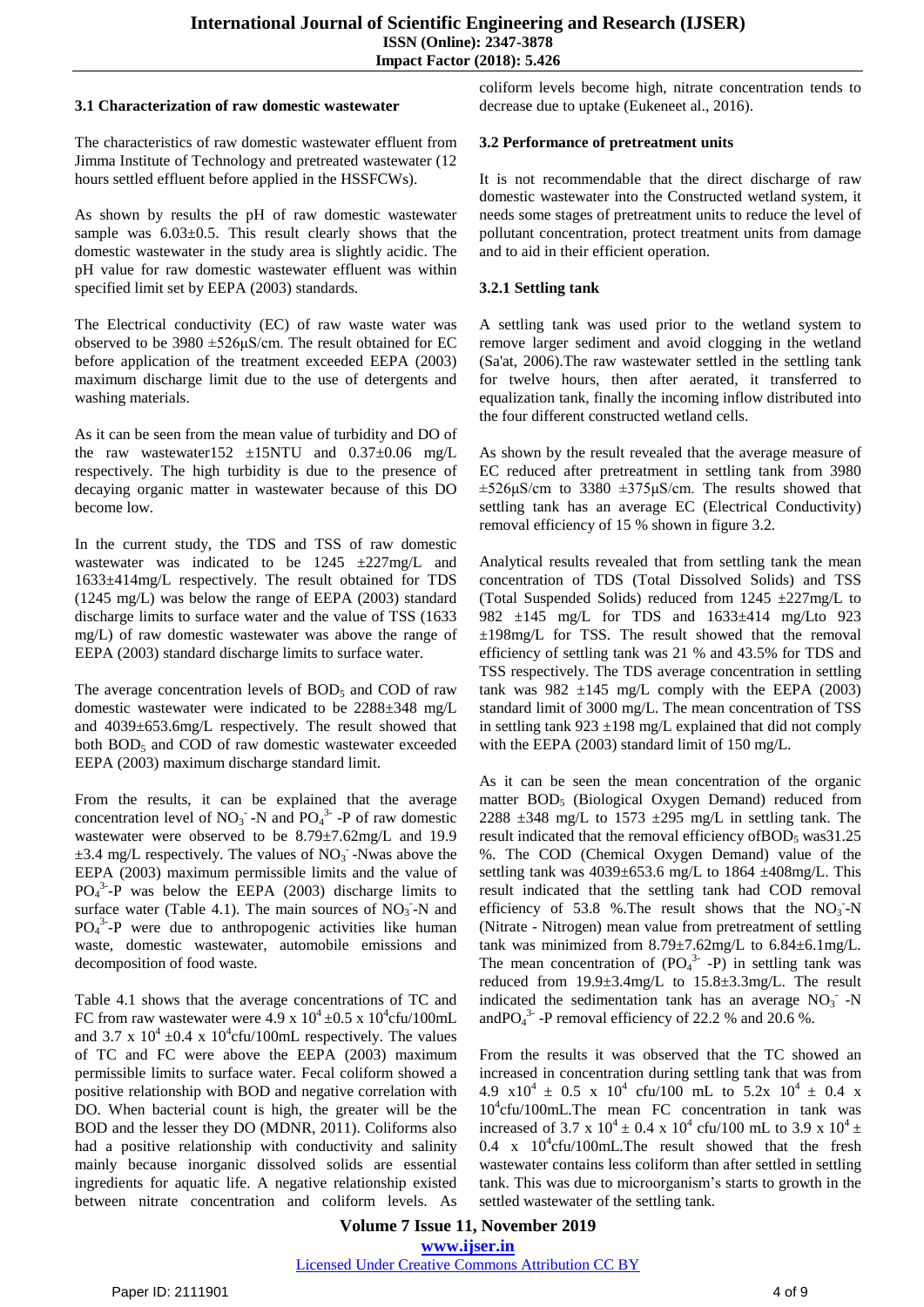#### **3.2.2 Aeration system (Influent for HSSFCWs)**

Results shows the average measure of EC reduced after aeration process  $3380 \pm 375 \mu$ S/cm to  $2636 \pm 434 \mu$ S/cm. The results indicated that aeration process has an average EC removal efficiency of 22 % ( figure 3.2).Thus, the average EC value from settling tank and aeration process effluents does not meets the EEPA (2003) standard maximum discharging limit, it needs further treatment.

The results revealed that mean concentration of TDS and TSS reduced from  $982 \pm 145$  mg/L to  $877 \pm 156$  mg/L for TDS and 923  $\pm$ 198 mg/L to 735 $\pm$ 64 mg/L for TSS after aeration process. Thus, the aeration process had 10.7 % for TDS and 20.4 % for TSS removal.

TDS average concentration after aeration process (877±156 mg/L) comply with EEPA (2003) standards of 3000 mg/L. The mean concentration of TSS was 735±64 mg/L explained that did not comply with EEPA (2003) standard of 150 mg/L. Most of the suspended matter in raw wastewater are settleable but very small suspended solids needed more settling time to be removed. Thus, further treatment in constructed wetlands was required to meet the maximum allowable limit.

From results mean concentration of organic matter  $BOD<sub>5</sub>$ reduced from 1573  $\pm$ 295 mg/L to 1260  $\pm$ 237 mg/L after aeration process. The result indicated that removal efficiency of BOD<sub>5</sub>after aeration process was 19.9 %. The COD value 1864 ±408mg/L to 1456±365 mg/L, this result indicated that the aeration process had COD removal efficiency of 21.9 %. However, the  $BOD<sub>5</sub>$  and COD values achieved from settling tank and aeration process did not meet with the EEPA (2003) discharge standard limit, it needed further treatment.  $The NO<sub>3</sub> -N$  mean value from pretreatment of aeration process was minimized from 6.84±6.1mg/L to 4.91±5 mg/L. This result showed that the  $NO<sub>3</sub>$  -N value was within the standard limits of EEPA (2003).

The mean concentration of Orthophosphate  $(PO<sub>4</sub><sup>3</sup>-P)$  after aeration process was reduced from 15.8±3.3 mg/L to 11.2  $\pm 2.8$ mg/L. When the PO<sub>4</sub><sup>3</sup>-P value from settling tank and aeration process compared with provisional discharge limits set by NEQ Standard for wastewater effluent (EEPA, 2003), it did not comply standard limit of 5 mg/L. Thus, further treatment using the constructed wetlands was another option to meet the standard limits.

The results indicate that TC concentration decreased after aeration process from  $5.2x$   $10^4 \pm 0.4$  x  $10^4$  cfu/100 mL to  $4.6x$   $10^4 \pm 0.4$  x  $10^4$ cfu/100 mL. The mean FC concentration reduced from 3.9 x  $10^4 \pm 0.4$  x  $10^4$  cfu/100 mLto 3.0 x  $10^4 \pm$  $3.6 \times 10^4$ cfu/100 mL.



**Figure 3.2:** Performance of settling tank and areation

#### **3.3 Performance of the Four Different cells of HSSFCW**

#### **3.3.1 pH and Temperature**

The pH values in the effluent was variable among the four cells. The average value of pH of influent was5.5±0.31. In the effluents of planted cells, the pH value with an average of 6.9 $\pm$  0.06(cell 1), 7  $\pm$ 0.1 (cell 2), 7.1  $\pm$ 0.15 (cell 3) while in unplanted (cell 4) with a mean of  $6.4 \pm 0.9$ . These ranges are suitable for high microbial activities as they are within the optimal values of 5.5 to 9 for pH (EEPA, 2003).

The average temperature values during study period in the influent was with an average of  $24.4 \pm 1.8$ °C and did not vary between influent and effluents of different cells (24.2±1.8, 24.2 $\pm$ 1.94, 24.3 $\pm$ 1.4 and 24.6  $\pm$ 2.1<sup>o</sup>C) respectively. These ranges are suitable for high microbial activities as they are within the optimal values of  $< 37^{\circ}$ C for temperature (EEPA, 2003). The temperature did not vary might be explained by no differences of weather during sampling days.

#### **3.3.2 Electrical Conductivity (EC) and Turbidity**

As revealed the results of EC, the influent wastewater was observed to be  $2636 \pm 434 \mu$ S/cm. The effluents from the planted HSSFCWs had a mean EC of 694±21μS/cm (cell 1),  $756\pm41\,\mu\text{S/cm}$  (cell 2),  $773\pm43\,\mu\text{S/cm}$  (cell 3) and unplanted (control) cell had a mean EC of  $897 \pm 74 \mu$ S/cm (cell 4). The observed removal efficiency of the constructed wetland system was 73.7 %(cell 1), 71.3%(cell 2), 70.7 % (cell 3)and 66 % (cell 4).The significant decrease in EC despite significant water losses is might be due to uptake of micro and macro nutrients and ions by plants and bacteria, and their removal through adsorption to plant roots, litter and settleable suspended particles. The value of the provisional EC discharge limit of domestic effluent to environment set by EEPA (2003) was 1000 μS/cm. It could be seen that the HSSFCWs satisfying EC value in the domestic wastewater quality to meet the standard limit.

The turbidity of influent sample was indicated to be  $75 \pm 3$ NTU. The effluents from the planted HSSFCWs had a mean turbidity of 20  $\pm$ 2NTU (cell 1), 29  $\pm$  3NTU (cell 2), 28  $\pm$ 2 NTU (cell 3) and unplanted (control) bed had a mean Turbidity of  $38 \pm 2NTU$  (cell 4). Results indicated that the turbidity removal efficiency of HSSFCWs were73.3 %( cell 1), 61.3% (cell 2), 62.7 % (cell 3) and 49.3 % (cell 4).Efficiency of constructed wetland in the removal of turbidity may depend on the gravel size and depth of the cell (Prasad et al., 2006). HSSFCW system acted as a mechanical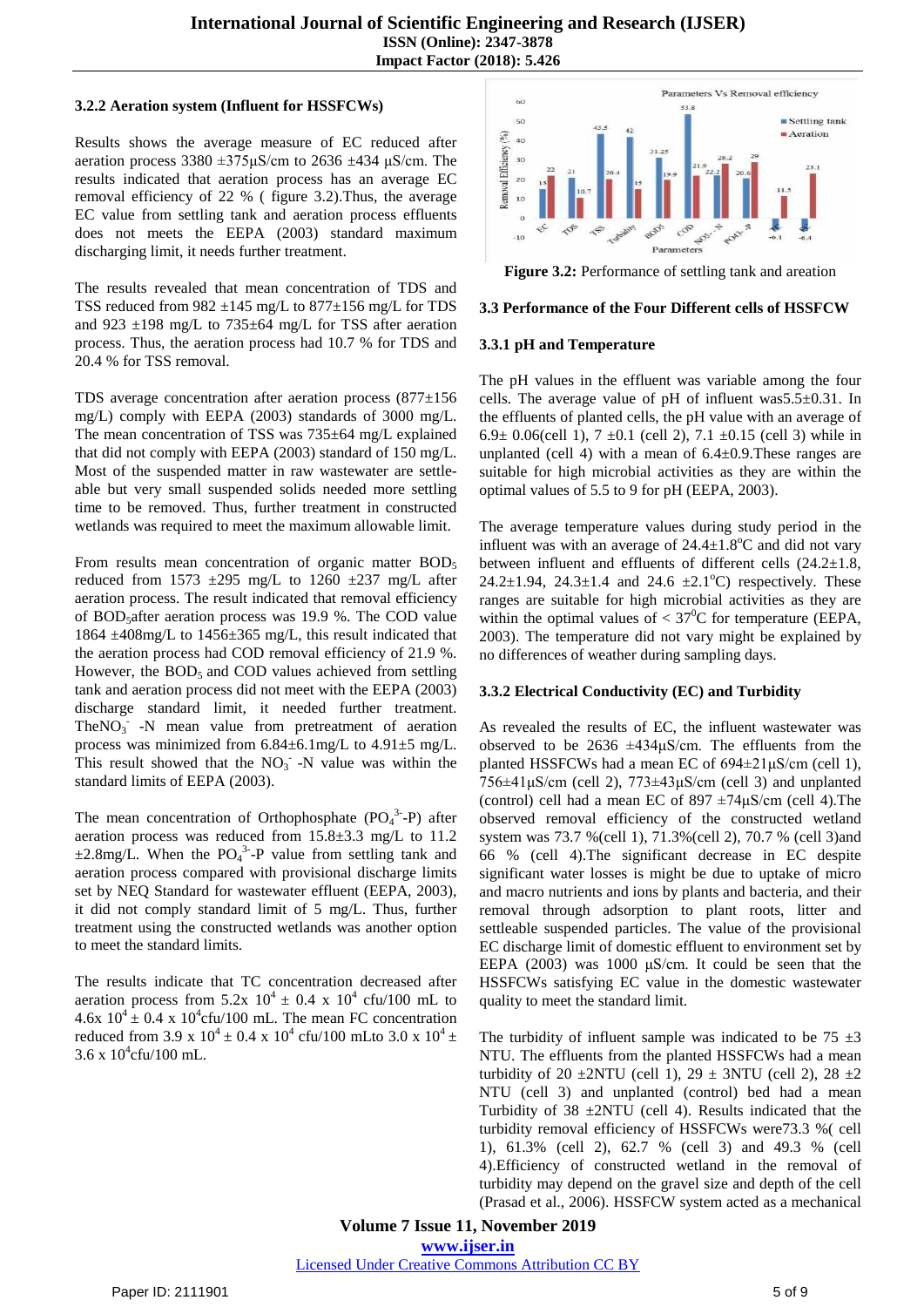and biological filter and removed suspended particles from the water and thus decreased turbidity as (Matagiet al., 1998). the results shown in figure3.3.2.



**Figure 3.3.2:** Removal Efficiencies of EC and turbidity

#### **3.3.3 TDS and TSS removal**

The mean influent values for TDS and TSS prior to HSSFCWs were 877 ±156 mg/L and735 ±64mg/L respectively, which was equivalent to the mean daily loading rate of 24  $g/m^2$ /day for TDS and 31 $g/m^2$ /day for TSS. The mean effluent concentration of all the four HSSFCWs cells for TDS were  $281 \pm 32 \text{mg/L}$  (cell 1),  $320 \pm 30 \text{mg/L}$  (cell 2),  $364 \pm 44$ mg/L(cell 3),  $422 \pm 37.4$ mg/L(cell 4) and TSS were 124.7 ±20.2mg/L (cell 1), 149±30.6mg/L (cell2), 147.3±34 mg/L(cell 3),  $211 \pm 34$ mg/L(cell 4). The obtained effluent concentration values were below the standard limit values, indicating the effectiveness of the constructed wetland in fulfilling the regulatory limit values to discharge the effluent into surface and inland water bodies. The average removal efficiency of each wetland cells were 68%, 63.5%, 58.5%, 51.9% for TDS and 83%, 79.7%, 78%, 71.3% for TSS with their respective cells ( Figure 3.3.3).

The better removal efficiency for both TDS (68%) and TSS (83%) was recorded by Cell 1 planted with Cyperuspapyrus followed by Typhalatifoliafor both TDS (63.5%) and TSS (79.7%), Scirpuslacustries for TDS (58.5%) and for TSS (78%). Whereas, the minimum observed in unplanted Cell 4 was TDS (51.9%) and TSS (71.3%).



**Figure 3.3.3:** Removal efficiencies of TDS and TSS

#### **3.3.4 BOD<sup>5</sup> and COD removal**

In the influent, BOD<sub>5</sub> level with an average of  $1260 \pm 237$ mg/L. Effluent mean concentration  $BOD<sub>5</sub>$  of three cells was 246 ±44 mg/L (cell 1), 304±7.4mg/L (cell 2), 289±12mg/L (cell 3) while in unplanted (cell 4),  $BOD<sub>5</sub>$  concentration with an average of 389±18.4mg/L in outlet sample. The result indicated that  $BOD<sub>5</sub>$  removal efficiency of HSSFCWs were

with planted cells 80.5% (cell 1), 75.9 % (cell 2), 77 % (cell 3) and unplanted 69% (cell 4). The maximum  $BOD<sub>5</sub>$  removal efficiency was observed in the Cell 1 planted with Cyperus papyrus (80.5%) followed by Scirpuslacustris (77%) and Typhalatifolia (75.9%).

It was observed that the influent COD was1456  $\pm$ 365mg/L. Average concentrations of effluent samples from each HSSFCWs were  $320 \pm 32 \text{mg/L}$  (cell 1),  $364 \pm 38 \text{mg/L}$  (cell 2),  $355\pm28$ mg/L (cell 3) and  $497\pm14$ mg/L (cell 4). From this result BOD<sub>5</sub> and COD effluents from the HSSFCWs, did not meet the discharge limits set by the EEPA (2003) for wastewater. This might be due to the fact that organic loading rate used in this study was  $44 \text{ g/m}^2$ .d BOD<sub>5</sub> and 78 g/m<sup>2</sup>.d COD, which was higher than the recommended value. The maximum recommended organic loading rates for wastewater treatment by constructed wetlands is 11  $\frac{g}{m^2}$ .d BOD<sub>5</sub> and 20  $g/m<sup>2</sup>$ .d COD, this may decreases the removal efficiency of the CWs (USEPA, 1998). The average removal efficiency of each wetland cells for COD were 78%, 75%, 75.6% and 65.9%with their respective cells (Figure 3.3.4).



**Figure 3.3.4:** Removal efficiencies of BOD5 and COD

## **3.3.5. (NO<sup>3</sup> - -N) and (PO<sup>4</sup> 3- -P) Removal**

As per results the average nitrate and orthophosphate concentrations in the influent were4.91±5mg/L and 11.2  $\pm 2.8$ mg/L respectively, which was equivalent to the mean influent daily loading rate of 0.2  $g/m^2$ /day forNO<sub>3</sub> -N and 0.4  $g/m^2$ /day for PO<sub>4</sub><sup>3</sup>-P. The observed effluents of nitrate and orthophosphate concentrations in a HSSFCWs were 1.5  $\pm 1.1$ mg/L(cell 1),  $1.3\pm 1.0$ mg/L (cell2),  $1.5\pm 0.25$ mg/L (cell 3), 1.8±0.32mg/L (cell 4) and 4.9 ±2.2mg/L (cell 1), 4.5±1.3mg/L (cell 2), 2.4±0.69mg/L (cell 3), 7.1±1.3mg/L (cell 4) respectively. The values of the provisional nitrate and orthophosphate discharge limit of effluent to environment set by EEPA (2003) were 20 mg/L and 5 mg/L respectively.

The result shows that  $NO_3$ <sup>-</sup>N and  $PO_4$ <sup>3-</sup>-P removal efficiency of four HSSFCWs cells were 69.45% (cell 1), 73.5% (cell 2), 69.45 (cell 3), 63.3% (cell 4) and 56.25% (cell 1), 59.8 (cell 2), 78.6% (cell 3), 36.6 (cell 4) respectively (Figure 3.3.5).

The maximum NO<sub>3</sub>-N removal was observed in Cell 2 planted with Typhalatifolia (73.5%) followed by both Cyperus papyrus and Scirpuslacustries (69.45%) and Cell 4 unplanted  $(63.3\%)$ . The better removal efficiency of PO<sub>4</sub><sup>3</sup>-P was observed in Cell 3 with Scirpuslacustries (78.6%) followed by Cell 2 with Typhalatifolia (59.8%), Cyperus papyrus Cell 1(56.25%) and Cell 4 unplanted (36.6%).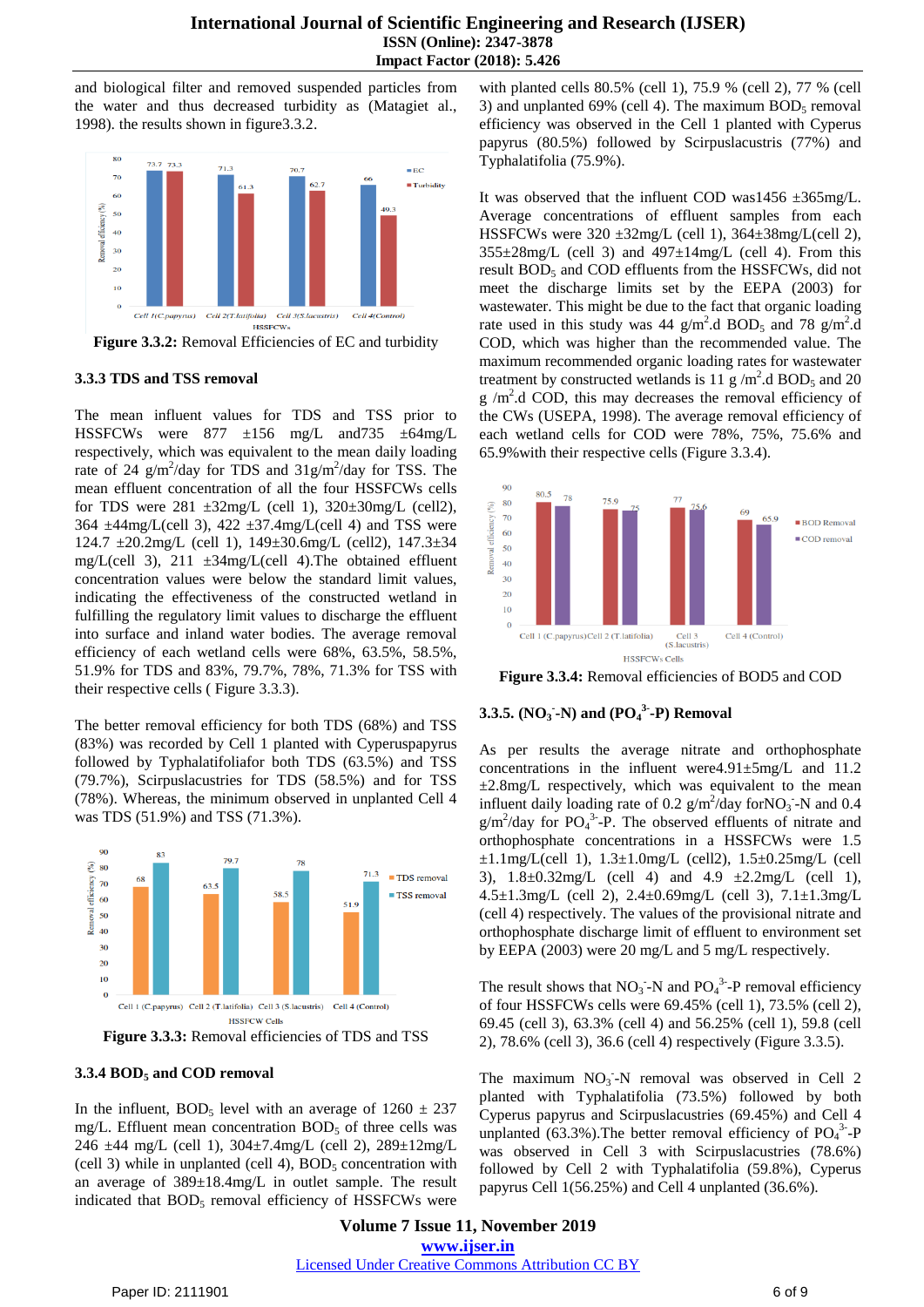The result of this study,  $NO_3$ <sup>-</sup>N removal of HSSFCWs were higher than those found by other authors for example, a removal rates of 55%, 62% and 49.3% were recorded by Pucciet al., (2000), Vipat et al., (2008) and Zuritaet al., (2009)respectively. The constructed wetland showed a good potential for the reduction of nitrate nitrogen.



**Figure 3.3.5:** Removal efficiencies  $(NO<sub>3</sub> - N)$  and  $(PO<sub>4</sub><sup>3</sup> - P)$ 

#### **3.3.6 TC and FC Removal**

As per results, the influent coliform concentration was  $4.6x10^4 \pm 0.4x10^4$ cfu/100mL for Total Coliform (TC) and  $3.0x10^4 \pm 0.36x10^4$ cfu/100mL for Fecal Coliform (FC). The effluent TC concentration of each cells were:  $1.8 \times 10^4 \pm$  $0.2x10^4$  cfu/100mL (cell 1),  $1.4x10^4 \pm 0.1x10^4$  cfu/100mL (cell 2),  $1.9x10^4 \pm 0.15x10^4$  cfu/100mL (cell 3) and  $2.4 \times 10^4 \pm 0.3 \times 10^4$  cfu/100mL (cell 4) while for FC it was  $1.2 \times 10^4 \pm 0.2 \times 10^4$  cfu/100mL (cell 1),  $1.0 \times 10^4 \pm 0.2 \times 10^4$ cfu/100mL (cell 2), $1.3x10^4 \pm 0.25x10^4$  cfu/100mL (cell 3) and  $1.5x\ 10^4\pm0.3x\ 10^4$ cfu/100mL (cell 4)respectively.

Total Coliform removal efficiency of each constructed wetland cells was: 61% (cell 1), 69.8% (cell 2), 57.6% (cell 3) and 48.2% (cell 4) while for FC it was 60%, 66.7%, 56.6% and 50%, respectively (Figure 3.36). As can be seen from Figure 3.3.6, in the case of total and fecal coliforms, the best removal efficiencies were found in the Cell 2 planted with Typhalatifolia followed by both Cyperus papyrus (cell 1) and Scirpuslacustries (Cell 3). These results are also found within the range of removals reported for constructed wetlands treating domestic wastewater in similar conditions, Kaseva (2003) obtained 43% - 72% TC and FC removal efficiency. However, Mantoviet al., (2003) recorded total number of coliform bacteria reduction by more than 99%.

The performance efficiency results indicated that this wetland system achieved poor results regarding Total and Fecal coliform removal capability. This means that the removal in this parameter was mainly due to physical processes (sedimentation and filtration) rather than biological processes and lack of long HRT which is required for a more effective wastewater treatment. The mean final effluent concentration of TC and FC were above the National Effluent Emission Standard limit values (3000 cfu/100ml) set by EEPA (2003).

The presence of coliform bacteria in wastewater effluent above the emission standard makes the receiving water unsuitable for direct contact recreational use.. However, one strong advantage of using constructed wetlands to treat wastewater over natural wetlands is that the final effluent can be easily chlorinated. In addition to fulfilling the National Emission Standards of EEPA (2003), chlorine disinfection of constructed wetland effluent can produce waters suitable for unrestricted use (USEPA, 1998).

Therefore, the HSSFCWs should disinfect its effluent before being discharged into the receiving water bodies to fulfill the discharge limit values set by EEPA (2003) for domestic wastewater effluent as well as to recycle the wastewater to use for different purposes.



**Figure 3.3.6:** Removal efficiencies of TC and FC

# **4.Conclusions**

From the present study, it can be concluded that the characteristics of raw domestic wastewater, pretreatment units (settling tank and aeration process) and treatment performance of HSSFCWs for the treatment of domestic wastewater in the study area for physical, chemical and biological parameters were analyzed. The results compared with EEPA (2003) Standard limit values to discharge the domestic wastewater effluent into the environment.

The experimental results of raw domestic wastewater and in pretreatment units (settling tank and aeration process) prior discharged to HSSFCWs cells were not within acceptable limits. The discharging of raw domestic wastewater into water bodies without treatment is very disastrous to public health as well as to the environment. Thus, further treatment using the constructed wetlands was another option to meet the standard limits.

The potential of HSSFCW was found to be efficient for the effluent concentration removal of EC, TDS, TSS, NO<sub>3</sub>-N,  $PO<sub>4</sub><sup>3</sup> - P$  from domestic wastewater when compared with the EEPA (2003) standard limit. However, it was not observed to be reduced effluent concentration below the standard limit for the treatment of  $BOD<sub>5</sub>$ , COD, TC and FC. The maximum removal efficiency was observed in Cell 1 planted with Cyperus papyrus for EC (73.7%), Turbidity (73.3%), TDS (68%), TSS (83%), BOD<sup>5</sup> (80.5%) and COD (78%) relatively showed good removal efficiency than the rest three HSSFCWs (cell 2, cell 3 and cell 4). The better removal efficiency for NO<sub>3</sub><sup>-</sup>N (73.5%), TC (69.8%) and FC (66.7%) was recorded by Cell 2 planted with Typhalatifolia and Orthophosphate (78.6%) was recorded by cell 3 planted with Scirpuslacustris. The average removal efficiency of the threeplanted HSSFCWs was much higher than unplanted (control) HSSFCW. This means vegetated plants has an essential element to increase the performance of the HSSFCW. Therefore, findings from this study indicated that HSSFCWs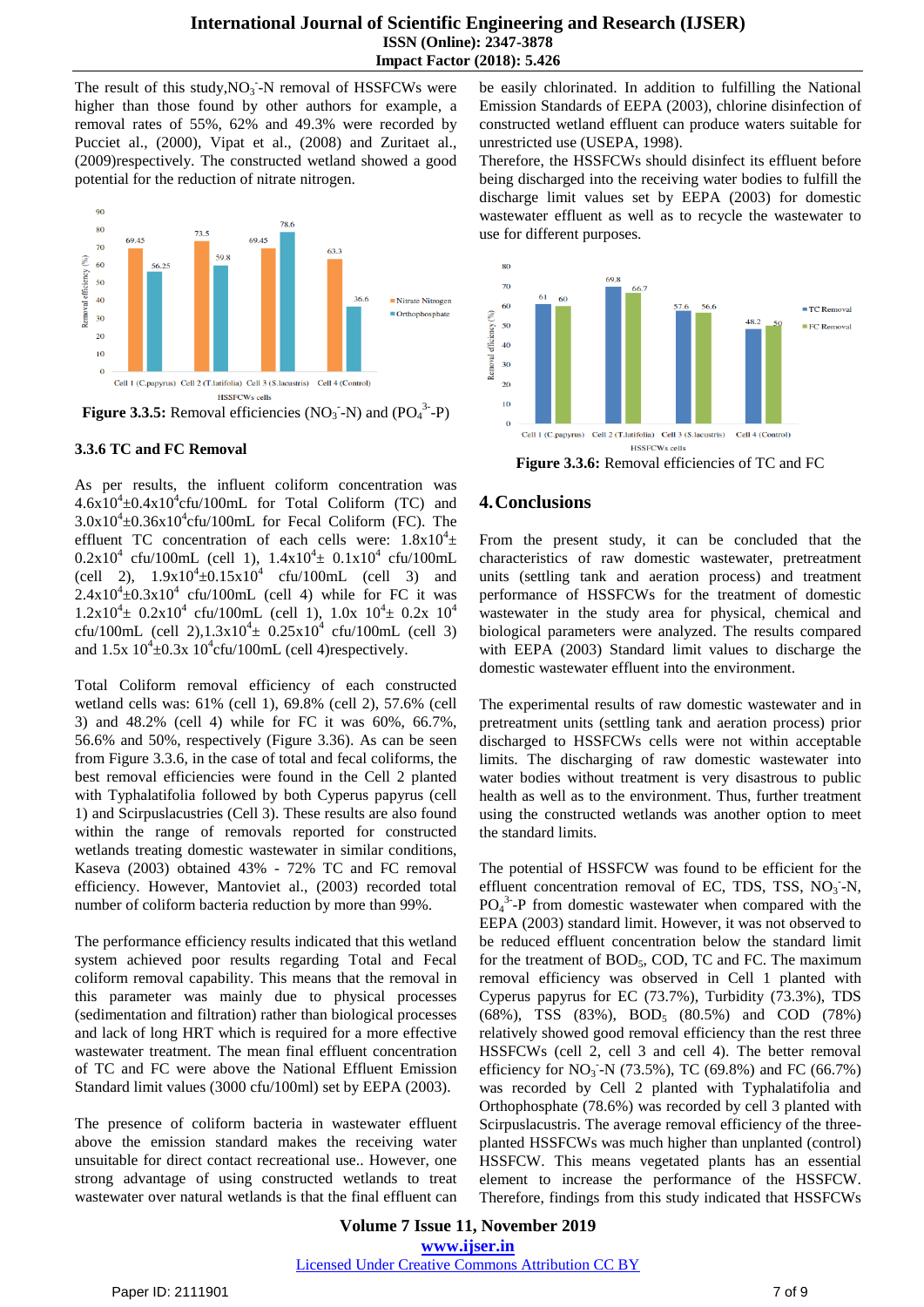using selected plant species, could achieve a level of clean up, cost effective and environmentally friendly for low-level income countries to protect their environment.

# **5.Recommendations**

Based on the results of this study, Ethiopia country can use this technology as an alternative wastewater treatment. The following points are recommended:

\* The HSSFCWs should consist of more than one cells in series and all the cells should be planted with different plant species for increasing performance.

\* The HSSFCWs should a combination of more than one different substrate media to improve the removal efficiency of the system.

Various alternatives for design and operation parameters should be examined and their effects to improve the pollutant removal efficiency should be investigated.

Government regulations and legislations need to be enforced to ensure that polluters meet environmental standards of effluent discharge into water bodies and natural wetlands found in different parts of the country.

# **References**

- [1] APHA (2012). Standard methods for the examination of water and wastewater. 22th edition. Washington, DC.
- [2] Alrumman SA, El-kott AF, Kehsk MA. (2016). Water pollution: Source and treatment. American journal of Environmental Engineering 6(3):88-98.
- [3] Basker, G., Deeptha,V.T., AbdulRahaman, A. (2009). "Rootzone Technology for campus wastewater treatment", journal of Environmental Research and Develop, vol 3 pp 695-704.
- [4] Crites, R. and G. Tchobanoglous. (1998). Small and decentralized wastewater management systems. Mc Graw Hill,
- [5] Du, M. and Xu, D. and Trinh, etl. (2016). EPS solubilization treatment by applying the bio surfactant rhamnolipid to reduce clogging in constructed wetlands. Bio resource Technology 218, pp. 833-841.
- [6] Denny, P. (1997). Implementation of constructed wetlands in developing countries. Water Sci. Tech. 35 (5), 27–34.
- [7] EEPA (2003). Provisional standards for industrial pollution control in Ethiopia. Prepared under the ecologically sustainable industrial development project. EPA/UNIDO, Addis Ababa, Ethiopia.
- [8] Eukene O., Mary Joyce L. Flores, Fleurdeliz et.al (2016).Relationship of coliform and physicochemical factors of Buhisan, Bulacao and LahugRivers, Cebu, Philippines.WALIA journal 32(S1): 28-30.
- [9] Haberl, R. (1999). Constructed wetlands: a chance to solve wastewater problems in developing countries. Water Sci. Technol. 40 (3), 11–17.
- [10] Hoffmann, H., and Platzer, C. (2010). Constructed wetlands for grey water and domestic wastewater treatment in developing countries [draft]. Technology review "Constructed Wetlands", Sustainable sanitation

and ecosan program of Deutsche Gesellschaft fur TechnischeZusammenarbeit (GTZ) GmbH.

- [11]Kassa, K. (2013). Effect of depth and plants on pollutant removal in Horizontal Subsurface flow constructed wetlands and their application Ethiopia.Master'sThesis, Berlin.
- [12]Kivaisi, A.K. (2001). The potential for constructed wetlands for wastewater treatment and reuse in developing countries: a review. Ecol. Eng. 16 (4), 545– 560.
- [13]MDNR. (2011). Environmental Service Program: Water Quality Parameters.
- [14]Muhammad, M., Baiy, M., Murtatu, M., andIshtiaq R. (2004). Constructed Wetland: An Option for Wastewater Treatment in Pakistan. EJ. Environmental, Agricultural and Food Chemistry. pp 739– 742.
- [15]Jameel, A. (1998). Physico-chemical studies in VyyakondanChannewaterof auvery.PollutionResearch.
- [16]Njanu, K. and Mlay, H. (2000). Wastewater Treatment and other Research Initiatives with Vetiver Grass. University of Dar e salaam, Prospective College of Engineering and Technology, Department of Chemical and Process Engineering.
- [17] Pescod, M. B. (1992). Wastewater treatment and use in agriculture - FAO irrigation and drainage paper47, Rom
- [18]Pucci, B., Conte, G., Martinuzzi, N., Giovannelli, L. and Masi, F. (2000). Design and Performance of a Horizontal Flow Constructed Wetland for Treatment of Diary and Agricultural Wastewater in the Chianti Countryside.
- [19]USEPA (1993). Subsurface Flow Constructed Wetlands for Wastewater Treatment: A Technology Assessment. EPA 832-R-93-001, Office of Water, Washington, D.C.
- [20] Vymazal, J. (2011). Plants used in constructed wetlands with horizontal subsurface flow: A review. Hydrobiologia 674:133–156.
- [21] Vymazal, J. and Kröpfelová, L. (2011). A three-stage experimental constructed wetland for treatment of domestic sewage: first 2 years of operation. Ecological Engineering 37(1), pp. 90-98.
- [22]Vipat V., Singh V. and Billore S. (2008). Efficiency of root zone technology for treatment of domestic wastewater: field scale study of a pilot project in Bhopal, (MP), India.
- [23]Water pollution control federation (1990). Natural systems for wastewater treatment. Manual for practice No. FD-16. Alexandria Virginia: WPCF
- [24] Zurita F., De Anda J. and Belmont M. (2009). Treatment of domestic wastewater and production of commercial flowers in vertical and horizontal subsurface-flow constructed wetlands. Ecological Engineering 35, (861– 869).

# **Author Profile**

**Tsehay Bulti** received the B.Sc in Bioprocess and Agricultural Engineering from Ambo University in 2015 and M.Sc in Environmental Engineering from Jimma University, Ethiopia in 2018. she stayed in Ethiopia, Wollega University, Shambu Campus, Dept. of Agricultural Engineering and working as an Assistant Professor. Her research areas include